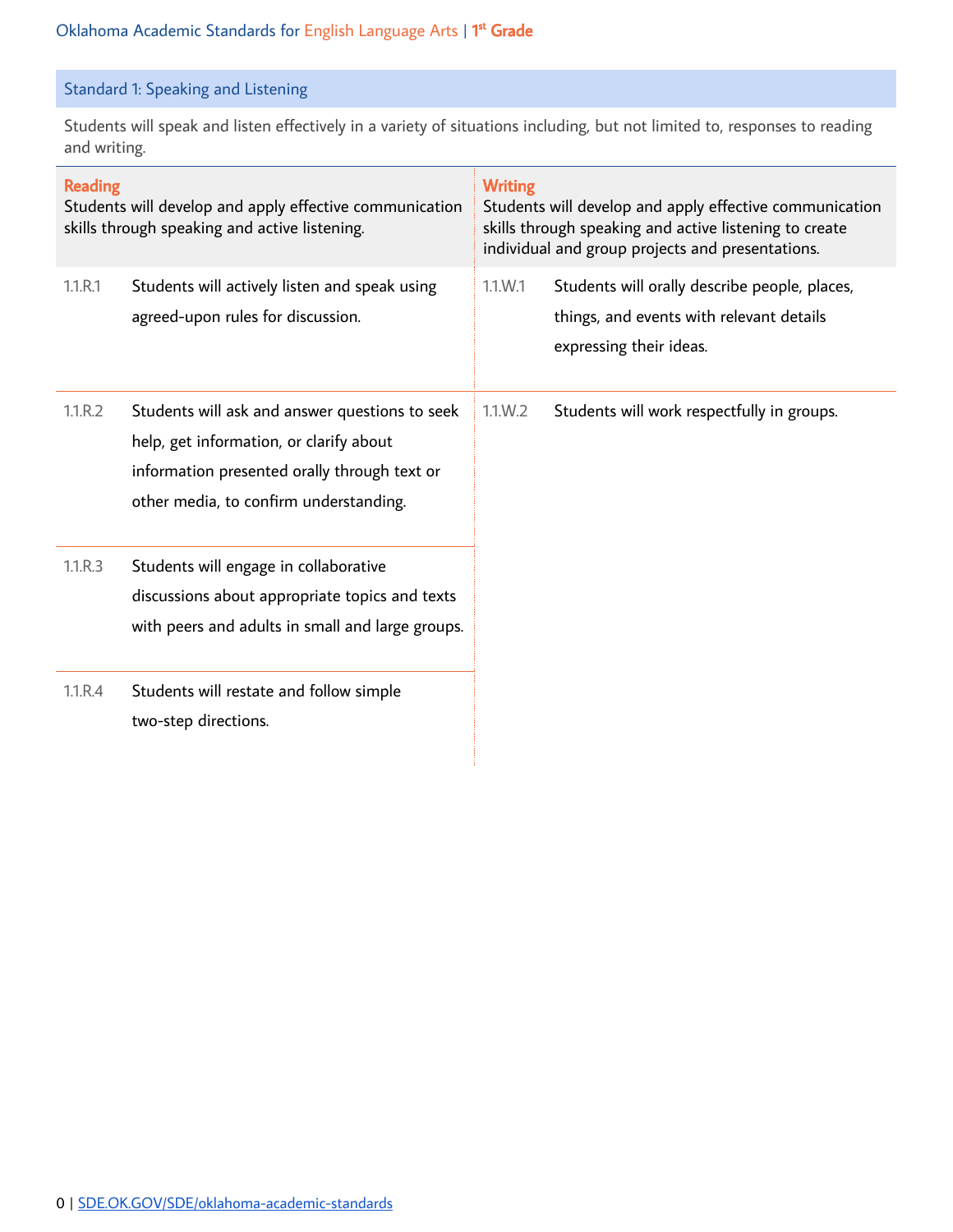#### Standard 2: Reading Foundations

Students will develop foundational skills for future reading success by working with sounds, letters, and text.

#### Phonological Awareness

Phonological awareness is the ability to recognize, think about, and manipulate sounds in spoken language without using text.

- 1.2.PA.1 Students will blend and segment onset and rime in spoken words (e.g.,  $\vert$ ch/+  $\vert$ at/ = chat).
- 1.2.PA.2 Students will differentiate short from long vowel sounds in one syllable words.
- 1.2.PA.3 Students will isolate and pronounce initial, medial, and final sounds in spoken words.
- 1.2.PA.4 Students will blend phonemes to form spoken words with 4 to 6 phonemes) including consonant blends (e.g., /s/ /t/ /r/ /i/ /ng/=string).
- 1.2.PA.5 Students will segment phonemes in spoken words with 4 to 6 phonemes into individual phonemes (e.g. string= /s/ /t/ /r/ /i/ /ng/).
- 1.2.PA.6 Students will add, delete, and substitute phonemes in spoken words (e.g., "add /g/ to the beginning of low to say 'glow;' "remove the /idge/ from 'bridge,' to say 'br;' "change the /ar/ in 'charm' to /u/ to say 'chum').

#### Print Concepts

Students will demonstrate their understanding of the organization and basic features of print, including book handling skills and the understanding that printed materials provide information and tell stories.

- 1.2.PC.1 Students will correctly form letters and use appropriate spacing for letters, words, and sentences using left-to-right and top-to-bottom progression.
- 1.2.PC.2 Students will recognize the distinguishing features of a sentence (e.g., capitalization of the first word, ending punctuation,comma, quotation marks).

Students will continue to review and apply earlier grade level expectations for this standard. If print concepts skills are not mastered, students will address skills from previous grades.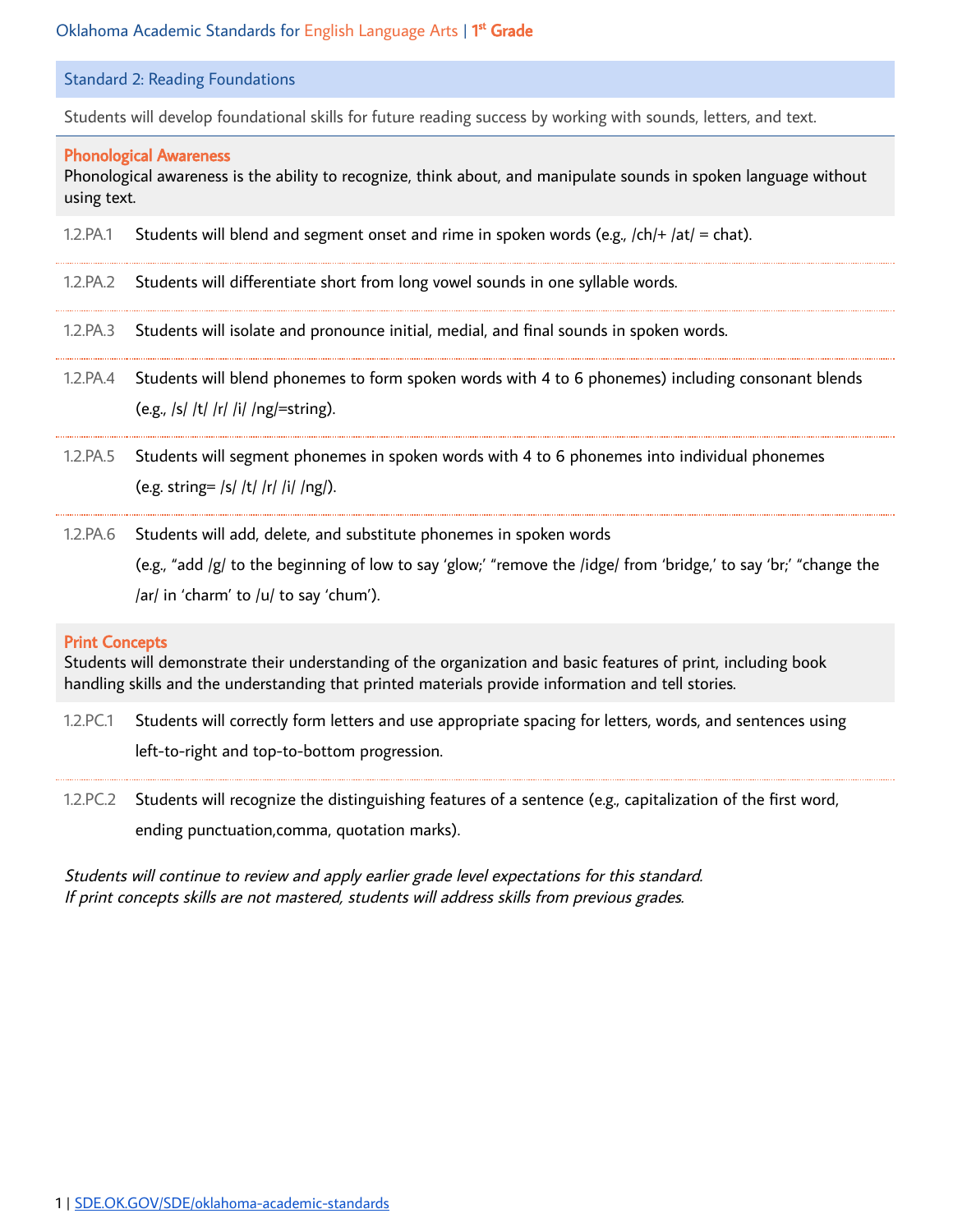#### Phonics and Word Study

Students will decode and read words in context and isolation by applying phonics and word analysis skills.

1.2.PWS.1 Students will decode phonetically regular words by using their knowledge of:

- single consonants (e.g.,  $c = |k|$ ,  $c = |s|$ ,  $s = |s|$ ,  $s = |z|$ ,  $x = |ks|$ ,  $x = |z|$ )
- consonant blends (e.g., bl, br, cr)
- consonant digraphs and trigraphs (e.g., sh-, -tch)
- vowel sounds:
	- long
	- short
- r-controlled vowels (e.g., ar, er, ir or, ur)
- vowel spelling patterns:
	- vowel digraphs (e.g., ea, oa, ee)
	- vowel-consonant-silent-e (e.g., lake)

1.2.PWS.2 Students will decode words by applying knowledge of structural analysis:

- most major syllable patterns (e.g., closed, open, vowel team, vowel silent e, r-controlled)
- inflectional endings (e.g., -s, -ed, -ing)
- compound words
- contractions

1.2.PWS.3 Students will read words in common word families (e.g., -at, -ab, -am, -in).

#### **Fluency**

Students will recognize high- frequency words and read grade-level text smoothly and accurately, with expression that connotes comprehension.

- 1.2.F.1 Students will read high frequency and/or common irregularly spelled grade-level words with automaticity in text.
- 1.2.F.2 Students will orally read grade- level text at an appropriate rate, smoothly and accurately, with expression that connotes comprehension.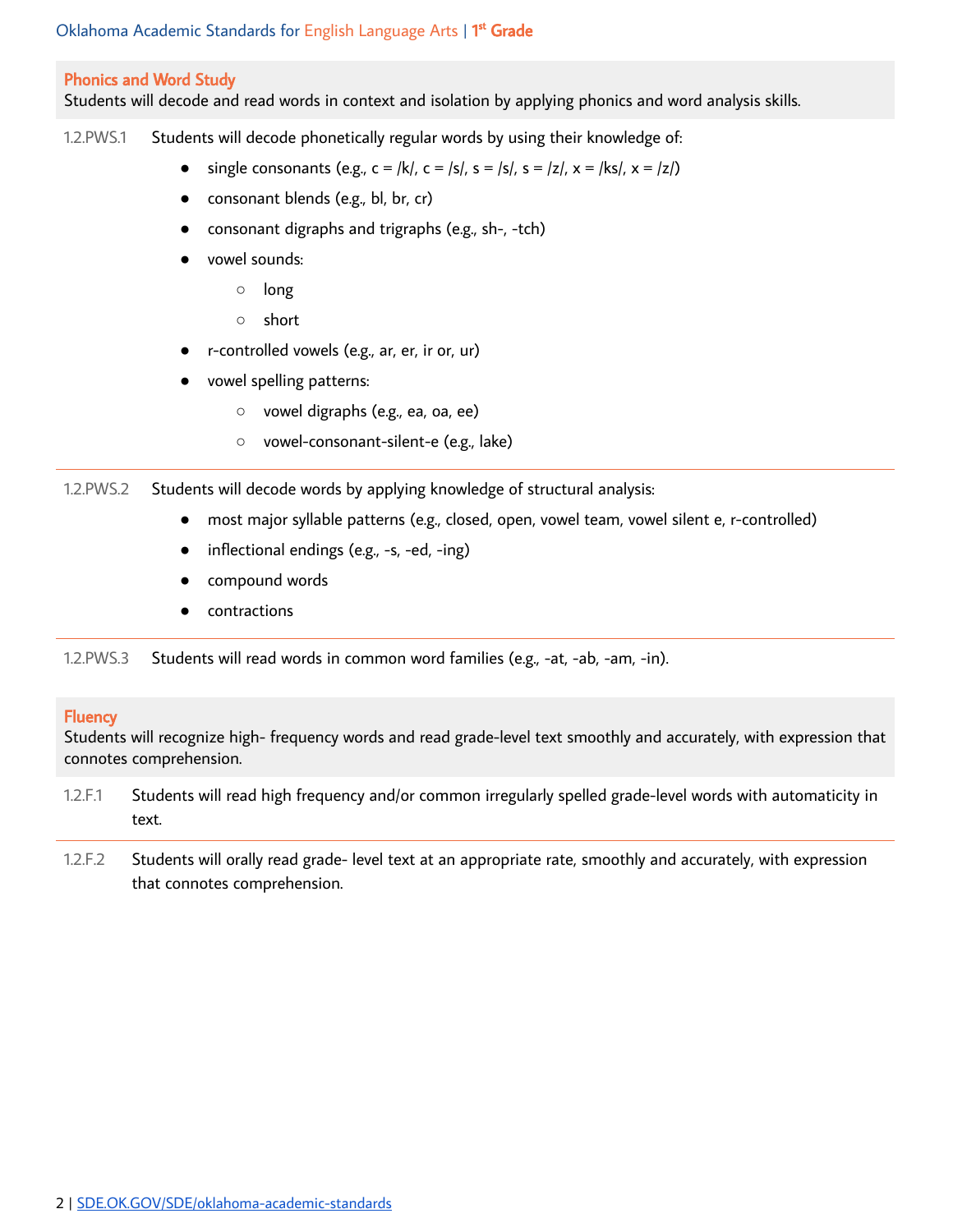# Standard 2: Reading and Writing Process

Students will use a variety of recursive reading and writing processes.

| <b>Reading</b><br>Students will read and comprehend increasingly<br>complex literary and informational texts. |                                                                                                                         | <b>Writing</b><br>Students will develop and strengthen writing by engaging in a<br>recursive process that includes prewriting, drafting, revising,<br>editing, and publishing. |                                                                                                                                                                              |
|---------------------------------------------------------------------------------------------------------------|-------------------------------------------------------------------------------------------------------------------------|--------------------------------------------------------------------------------------------------------------------------------------------------------------------------------|------------------------------------------------------------------------------------------------------------------------------------------------------------------------------|
| 1.2.R.1                                                                                                       | Students will retell or reenact major events<br>in a text, focusing on important details to<br>recognize the main idea. | 1.2.W.1                                                                                                                                                                        | Students will develop and edit first drafts using<br>appropriate spacing between letters, words, and<br>sentences using left-to-right and top-to-bottom<br>progression.      |
| 1.2.R.2                                                                                                       | Students will discriminate between fiction<br>and nonfiction/informational text.                                        | 1.2.W.2                                                                                                                                                                        | Students will develop drafts by sequencing the action<br>or details in a story or about a topic through writing<br>sentences with guidance and support.                      |
| 1.2.R.3                                                                                                       | Students will sequence the events/plot<br>(i.e., beginning, middle, and end) of a story<br>or text.                     | 1.2.W.3                                                                                                                                                                        | Students will correctly spell grade-appropriate, highly<br>decodable words (e.g., cup, like, cart) and common,<br>irregularly spelled sight words (e.g., the) while editing. |
|                                                                                                               |                                                                                                                         | 1.2.W.4                                                                                                                                                                        | Students will use resources to find correct spellings of<br>words (e.g., word wall, vocabulary notebook).                                                                    |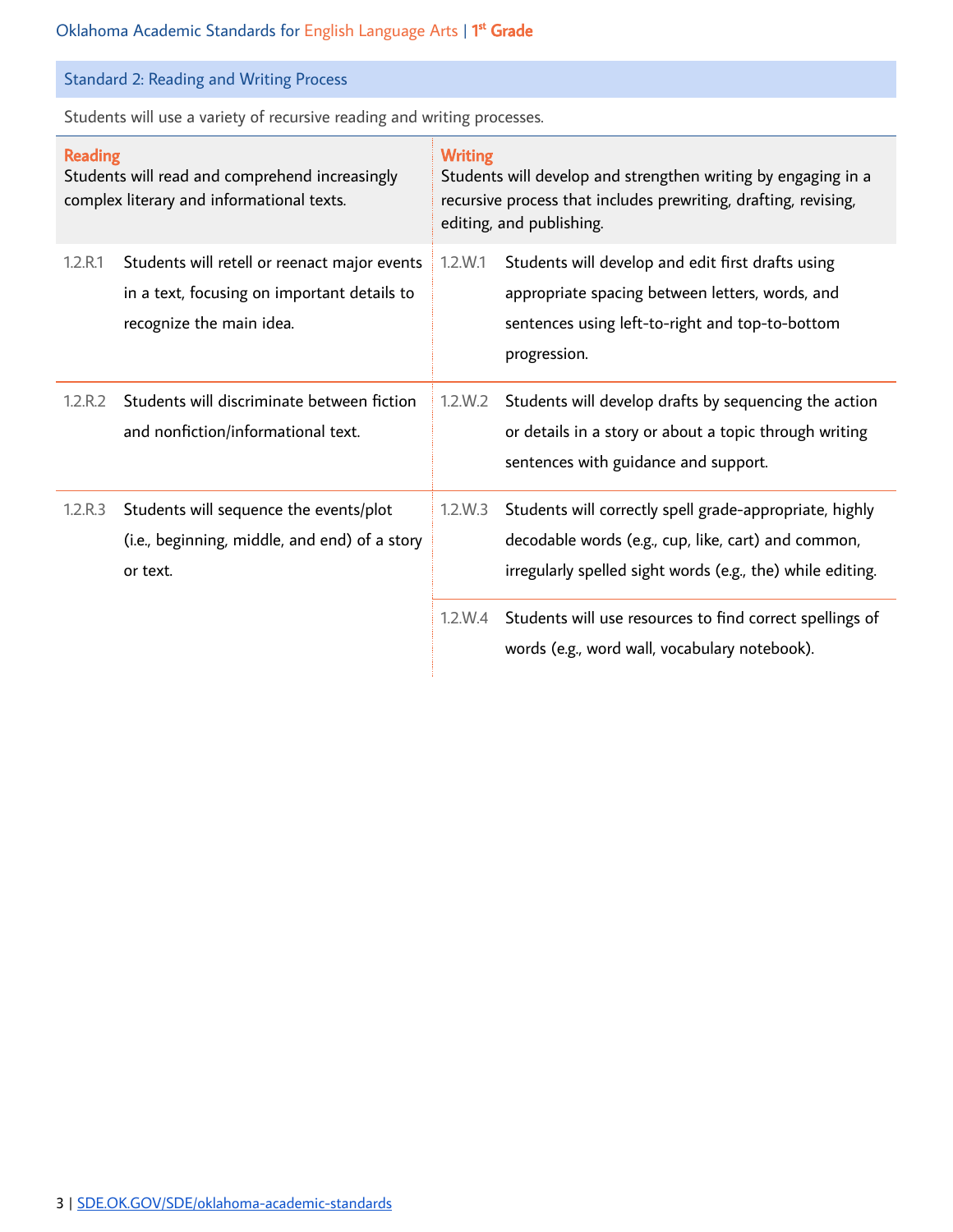| Standard 3: Critical Reading and Writing |  |  |  |  |  |  |
|------------------------------------------|--|--|--|--|--|--|
|------------------------------------------|--|--|--|--|--|--|

Students will apply critical thinking skills to reading and writing.

| Reading<br>Students will comprehend, interpret, evaluate, and<br>respond to a variety of complex texts of all literary and<br>informational genres from a variety of historical, cultural,<br>ethnic, and global perspectives. |                                                                                                                                                                                                       | <b>Writing</b><br>Students will write for varied purposes and audiences in<br>all modes, using fully developed ideas, strong<br>organization, well-chosen words, fluent sentences, and<br>appropriate voice. |                                                                                                                                                                                                        |  |
|--------------------------------------------------------------------------------------------------------------------------------------------------------------------------------------------------------------------------------|-------------------------------------------------------------------------------------------------------------------------------------------------------------------------------------------------------|--------------------------------------------------------------------------------------------------------------------------------------------------------------------------------------------------------------|--------------------------------------------------------------------------------------------------------------------------------------------------------------------------------------------------------|--|
| 1.3.R.1                                                                                                                                                                                                                        | Students will identify the author's purpose (i.e.,<br>tell a story, provide information) with guidance<br>and support.                                                                                | 1.3.W.1                                                                                                                                                                                                      | <b>NARRATIVE</b><br>Students will begin to write narratives<br>incorporating characters, plot (i.e., beginning,<br>middle, end), and a basic setting (i.e., time,<br>place) with guidance and support. |  |
| 1.3.R.2                                                                                                                                                                                                                        | Students will describe who is telling the story<br>(i.e., point of view).                                                                                                                             | 1.3.W.2                                                                                                                                                                                                      | <b>INFORMATIVE</b><br>Students will begin to write facts about a<br>subject in response to a text read aloud to<br>demonstrate understanding with guidance and<br>support.                             |  |
| 1.3.R.3                                                                                                                                                                                                                        | Students will find textual evidence when<br>provided with examples of literary elements<br>and organization:<br>setting (i.e., time, place)<br>plot<br>main characters and their traits in a<br>story | 1.3.W.3                                                                                                                                                                                                      | <b>OPINION</b><br>Students will express an opinion in writing<br>about a topic and provide a reason to support<br>the opinion with guidance and support.                                               |  |
| 1.3.R.4                                                                                                                                                                                                                        | Students will ask and answer basic questions<br>(e.g., who, what, where, why, and when) about<br>texts.                                                                                               |                                                                                                                                                                                                              |                                                                                                                                                                                                        |  |
| 1.3.R.5                                                                                                                                                                                                                        | Students will begin to locate facts that are<br>clearly stated in a text.                                                                                                                             |                                                                                                                                                                                                              |                                                                                                                                                                                                        |  |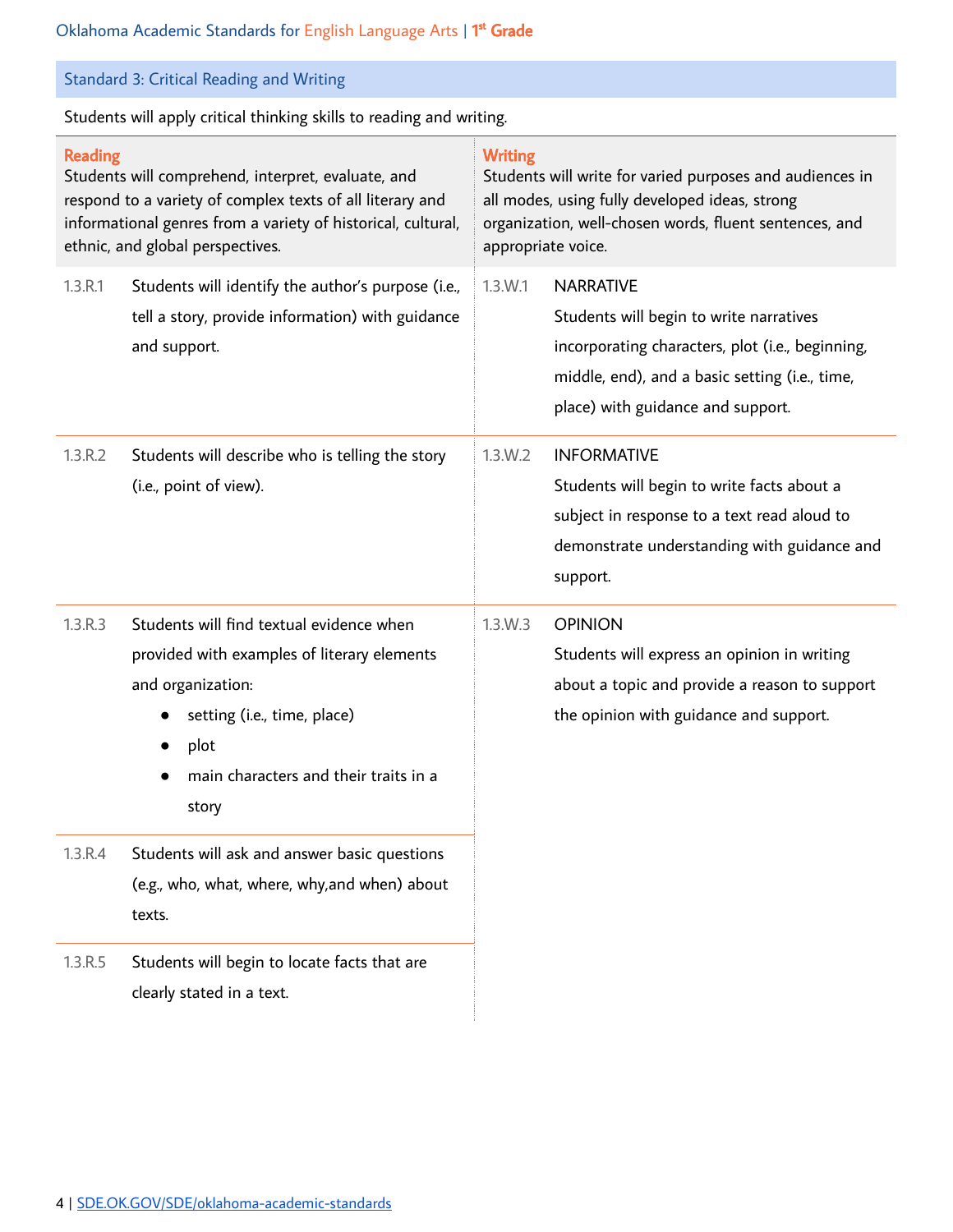# Standard 4: Vocabulary

Students will expand their working vocabularies to effectively communicate and understand texts.

| <b>Reading</b><br>Students will expand academic, domain-appropriate,<br>grade-level vocabularies through reading, word study, and<br>class discussion. |                                                                                                                                                                     | <b>Writing</b><br>Students will apply knowledge of vocabularies to<br>communicate by using descriptive, academic, and<br>domain-appropriate abstract and concrete words in their<br>writing. |                                                                                                                  |
|--------------------------------------------------------------------------------------------------------------------------------------------------------|---------------------------------------------------------------------------------------------------------------------------------------------------------------------|----------------------------------------------------------------------------------------------------------------------------------------------------------------------------------------------|------------------------------------------------------------------------------------------------------------------|
| 1.4.R.1                                                                                                                                                | Students will acquire new academic,<br>content-specific, grade-level vocabulary, relate<br>new words to prior knowledge, and apply<br>vocabulary in new situations. | $1.4$ . W. 1                                                                                                                                                                                 | Students will use domain-appropriate<br>vocabulary to communicate ideas in writing<br>with guidance and support. |
| 1.4.R.2                                                                                                                                                | Students will use word parts (e.g., affixes, roots,<br>stems) to define unfamiliar words with<br>guidance and support.                                              | 1.4.W.2                                                                                                                                                                                      | Students will select appropriate language<br>according to purpose in writing with guidance<br>and support.       |
| 1.4.R.3                                                                                                                                                | Students will use context clues to determine<br>the meaning of words with guidance and<br>support.                                                                  |                                                                                                                                                                                              |                                                                                                                  |
| 1.4.R.4                                                                                                                                                | Students will name and sort words into<br>categories based on common attributes.                                                                                    |                                                                                                                                                                                              |                                                                                                                  |
| 1.4.R.5                                                                                                                                                | Students will use a dictionary (print and/or<br>electronic) to find words.                                                                                          |                                                                                                                                                                                              |                                                                                                                  |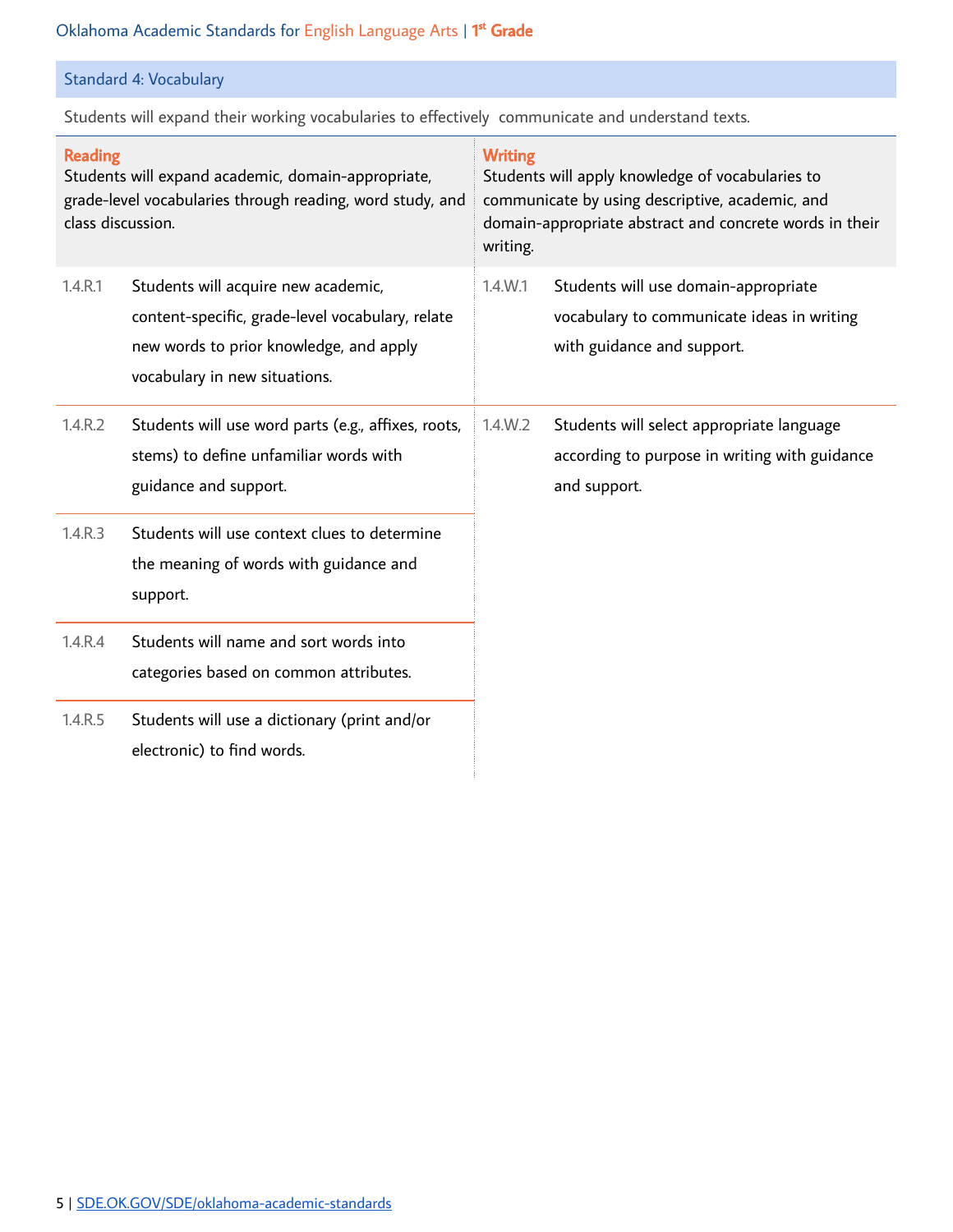# Standard 5: Language

Students will apply knowledge of grammar and rhetorical style to reading and writing.

| <b>Reading</b><br>Students will apply knowledge of grammar and rhetorical<br>style to analyze and evaluate a variety of texts. |                                                                                                                             | <b>Writing</b><br>Students will demonstrate command of Standard English<br>grammar, mechanics, and usage through writing and<br>other modes of communication. |                                                                                                                                            |  |
|--------------------------------------------------------------------------------------------------------------------------------|-----------------------------------------------------------------------------------------------------------------------------|---------------------------------------------------------------------------------------------------------------------------------------------------------------|--------------------------------------------------------------------------------------------------------------------------------------------|--|
| 1.5.R.1                                                                                                                        | Students will recognize nouns as concrete<br>objects (i.e., people persons, places, and things)<br>and use the pronoun "I." | 1.5.W.1                                                                                                                                                       | Students will capitalize:<br>the first letter of a sentence<br>proper names<br>months and days of the week                                 |  |
| 1.5.R.2                                                                                                                        | Students will recognize verbs as actions.                                                                                   | 1.5.W.2                                                                                                                                                       | Students will compose grammatically correct<br>simple and compound sentences and questions<br>(interrogatives) with appropriate end marks. |  |
| 1.5.R.3                                                                                                                        | Students will recognize color and number<br>adjectives.                                                                     |                                                                                                                                                               |                                                                                                                                            |  |
| 1.5.R.4                                                                                                                        | Students will recognize the prepositions (e.g.,<br>The dog is on top of the doghouse) through<br>pictures and movement.     |                                                                                                                                                               |                                                                                                                                            |  |
| 1.5.R.5                                                                                                                        | Students will recognize singular and plural<br>nouns with correct verbs in simple sentences<br>(e.g. He sits; we sit).      |                                                                                                                                                               |                                                                                                                                            |  |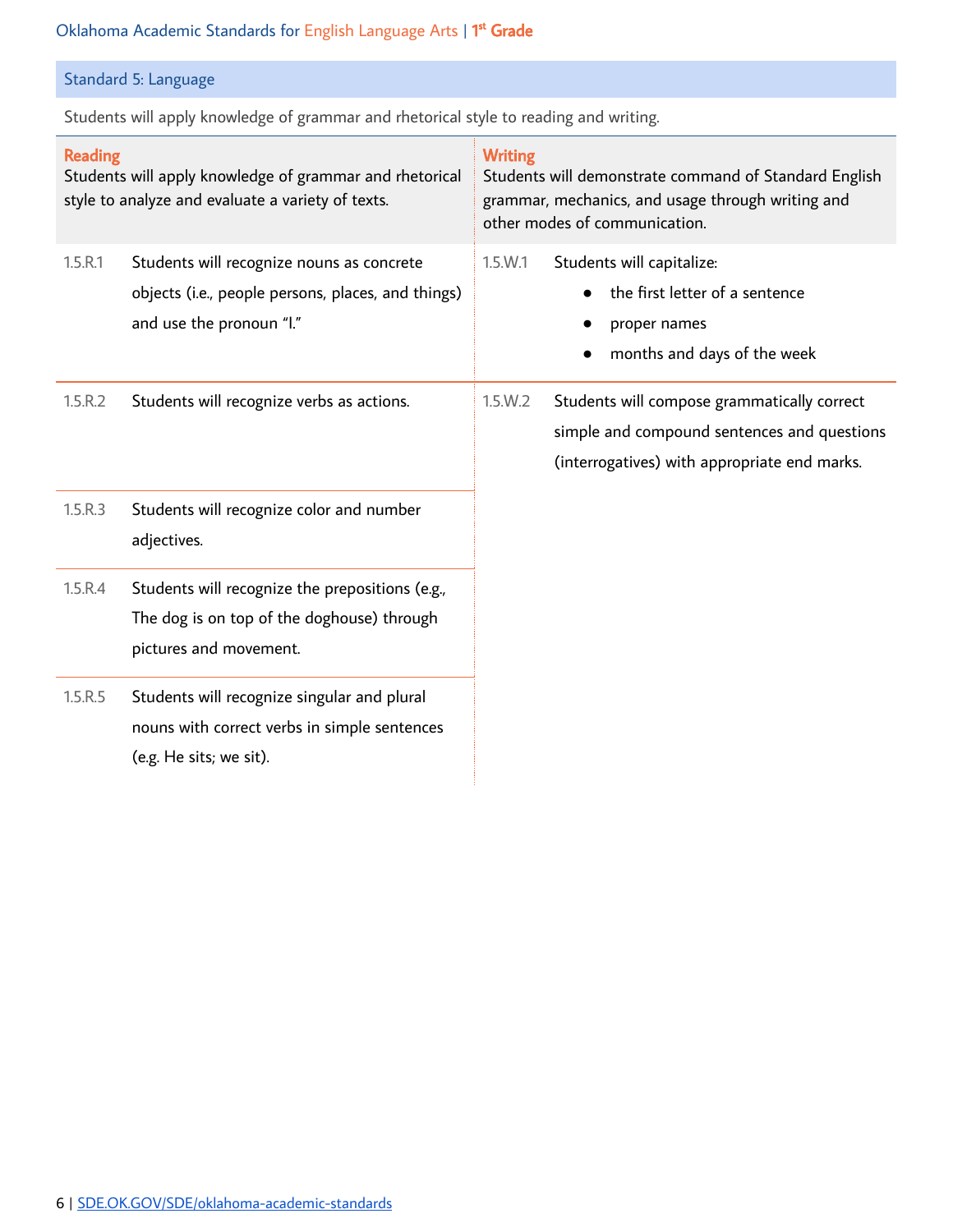## Standard 6: Research

Students will engage in inquiry to acquire, refine, and share knowledge.

| <b>Reading</b><br>Students will comprehend, evaluate, and synthesize<br>resources to acquire and refine knowledge. |                                                                                                                                                   | <b>Writing</b><br>Students will summarize and paraphrase, integrate<br>evidence, and cite sources to create reports, projects,<br>papers, texts, and presentations for multiple purposes. |                                                                                                                                                          |
|--------------------------------------------------------------------------------------------------------------------|---------------------------------------------------------------------------------------------------------------------------------------------------|-------------------------------------------------------------------------------------------------------------------------------------------------------------------------------------------|----------------------------------------------------------------------------------------------------------------------------------------------------------|
| 1.6.R.1                                                                                                            | Students will decide who can answer questions<br>about their topic or what resources they will<br>need to find the information.                   | $1.6$ .W.1                                                                                                                                                                                | Students will generate questions about topics<br>of interest.                                                                                            |
| 1.6.R.2                                                                                                            | Students will identify graphic features including<br>photos, illustrations, titles, labels, headings,<br>charts, and graphs to understand a text. | 1.6.W.2                                                                                                                                                                                   | Students will organize information found<br>during group or individual research, using<br>graphic organizers or other aids with guidance<br>and support. |
| 1.6.R.3                                                                                                            | Students will identify the location and purpose<br>of various visual and text reference sources.                                                  | 1.6.W.3                                                                                                                                                                                   | Students will make informal presentations of<br>information gathered.                                                                                    |